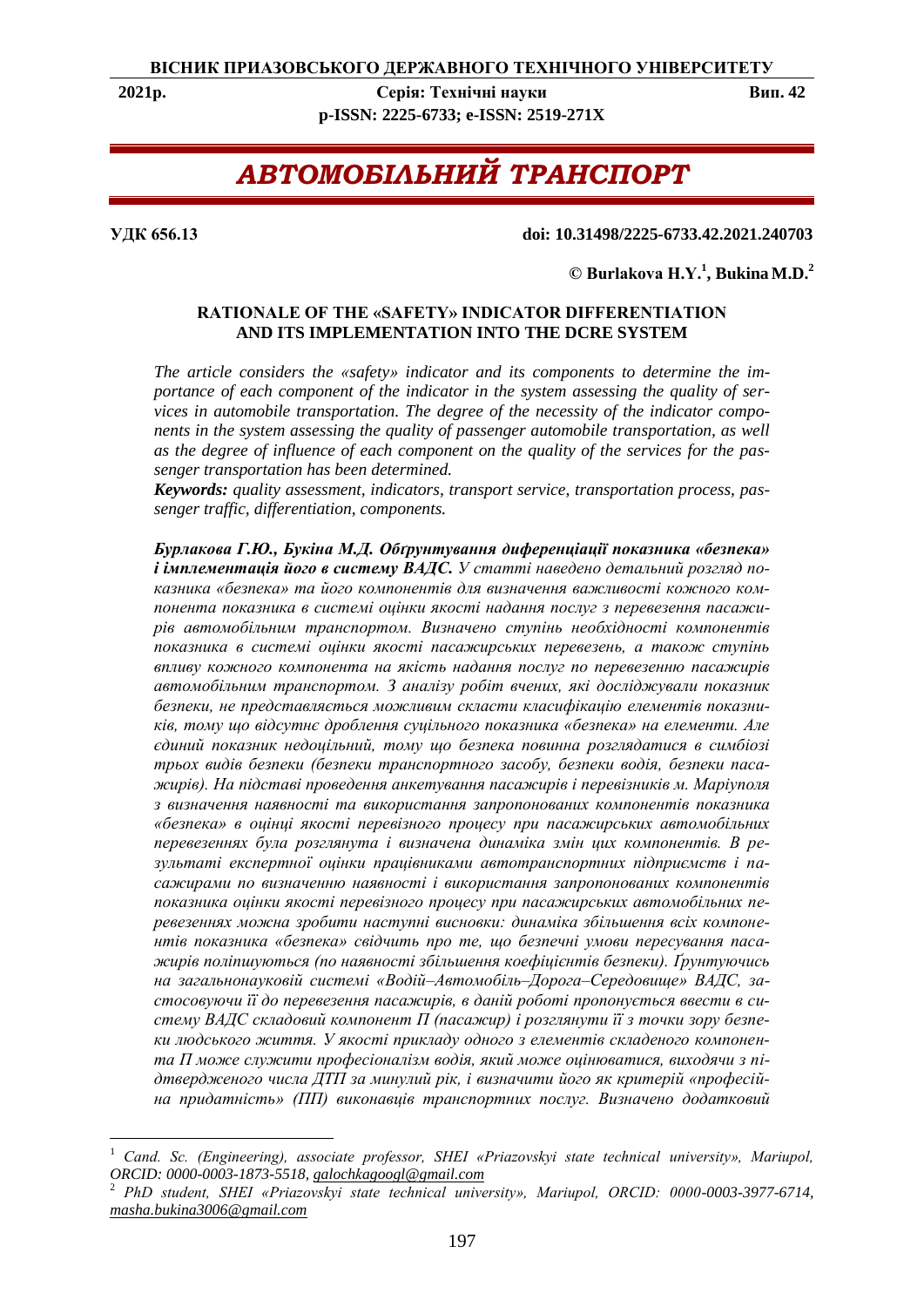# **2021р. Серія: Технічні науки Вип. 42 p-ISSN: 2225-6733; e-ISSN: 2519-271X**

*компонент П для системи ВАДС при пасажирських перевезеннях, який мотивує дослідників на перерозгляд цієї системи при дослідженні її в сфері безпеки пасажирських перевезень. Отже, розгляд компонентів системи ВАДСП дає можливість скласти більш детальну динаміку змін наявності і застосування компонентів показника «безпека» в системі оцінки якості перевезення пасажирів. Аналіз розглянутих компонентів показника «безпека» в системі оцінки якості транспортного обслуговування пасажирів дозволяє зробити наступні висновки: 1) фахівцями з оцінки якості послуг міського пасажирського транспорту (МПТ) по-різному представляється значимість показника «безпека», і сам показник не ділиться на окремі компоненти; 2) розглянутий авторами показник «безпека» різний по своїй змістовній суті; 3) показник «безпека» при пасажирських перевезеннях повинен розглядатися диференційовано для зваженої оцінки безпеки всіх компонентів в системі оцінки якості пасажирських перевезень.*

*Ключові слова: оцінка якості, показники, безпека, перевізний процес, пасажирські перевезення, диференціація, компоненти.*

**Description of the problem.** Based on the results of the previous study, the main indicators for assessing the quality of passenger traffic have been identified and grouped, which are correlated from the point of view of the passenger and the carrier and the most clearly describe the quality of passenger transport services.

Most groups of indicators according to these standards are identical; therefore, having analyzed and systematized groups of quality indicators specified in DSTU R 51004-96 and DIN EN 13816:2002, it is possible to make classification of quality indicators of work of buses proceeding from the following indicators: indicators of information service, indicators of comfort, speed indicators, timeliness indicators, safety indicators.

But researchers in their work have determined that the general indicators of the quality of passenger transportation should include the following indicators: accessibility, reliability, comfort, information, safety, regularity, efficiency.

**Analysis of recent research and publications.** Considering the indicators presented in scientific works, according to state and international standards for assessing the quality of passenger transport services, in the hierarchical system of indicators or by the level of ranking, the general groups of indicators are defined [1]: (1) Accessibility; (2) Reliability; (3) Regularity; (4) Timeliness; (5) Speed; (6) Informativeness; (7) Cost-effectiveness; (8) Comfort; (9) Preservation of luggage; (10) Contact; (11) Safety; (12) Efficiency; (13) Ease of use.

From the analysis of foreign experience in the organization of municipal transport, it has been determined that the quality of service is constantly monitored and is as close as possible to the needs of passengers [2-7]. However, a number of issues, namely: quantitative measurement of the quality of public transport services, forms, methods and techniques of its control and improvement, etc., remain to be solved.

The indicator, which is the ninth in the ranking list (from the point of view of the scientists studying the problems in this area), is not significant; it being safety. Here is a more detailed consideration of the indicator «safety» to determine the importance of each of the components of this indicator in the system of assessing the quality of services for the transportation of passengers by motor transport.

**Purpose of the article** is to determine the degree of necessity for the component «safety» in the system of indicators for assessing the quality of passenger transportation; consideration of the feasibility of each component of this indicator, determining the degree of the component «safety» influence on the quality of passenger automobile transportation.

**Presentation of the main material.** Safety indicators characterize [8] the features of passenger traffic, which determine the safety of passengers. Transportation safety is one of the mandatory requirements. There are several types of safety in passenger transportation, namely: vehicle safety, driver safety, passenger safety. Passenger safety is the main quality requirement for all types of passenger transportation and is formed taking into account special sectoral documents and regulations.

Safety is one of the most complicated categories to assess the quality of public transport ser-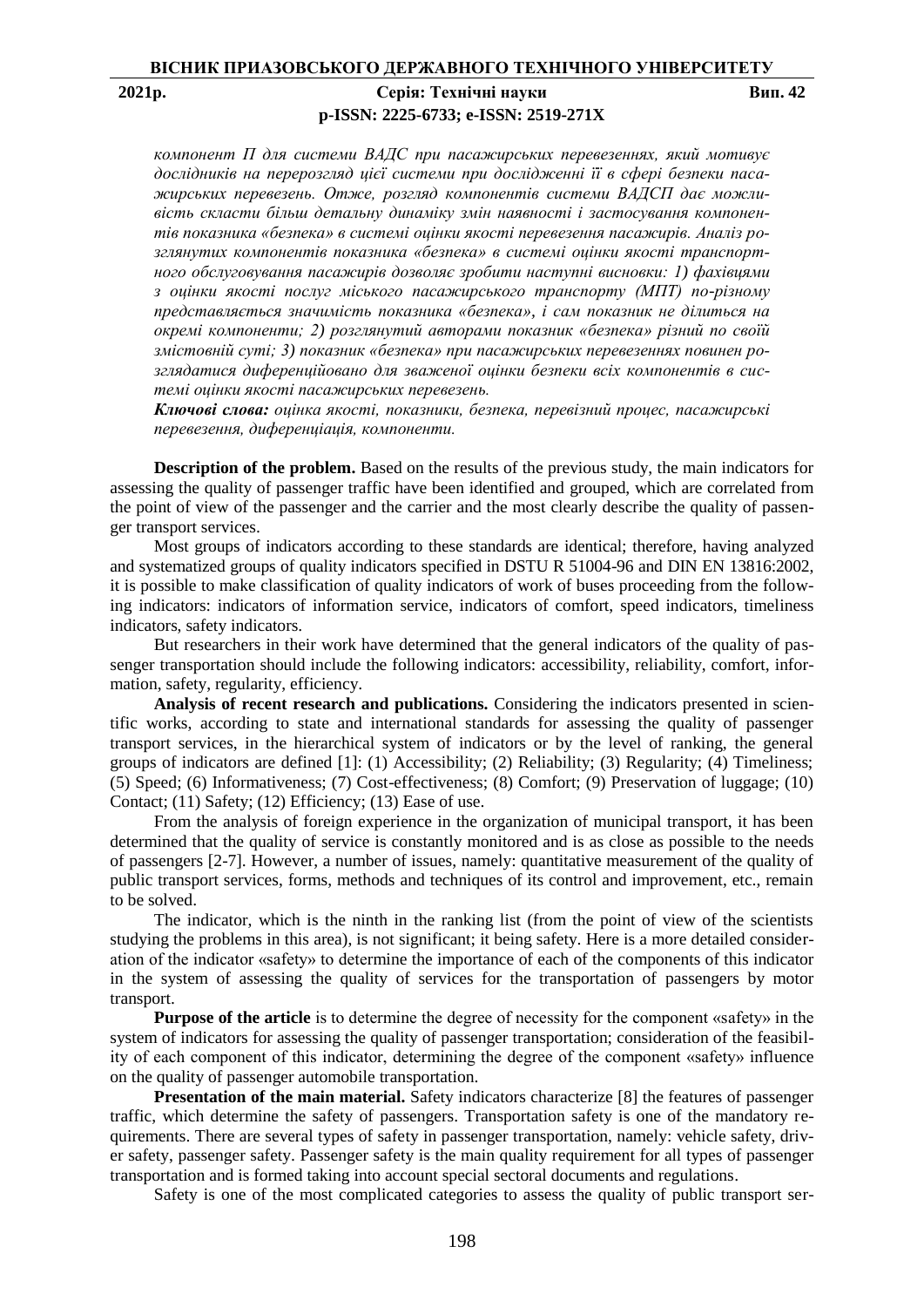# **p-ISSN: 2225-6733; e-ISSN: 2519-271X**

**2021р. Серія: Технічні науки Вип. 42**

vices. The main problem is that in addition to objective (technical) parameters, such as: accident-free travel, technical characteristics of the vehicle, the availability of emergency exits, there are also psychophysiological factors that influence the sense of safety of passengers and drivers in passenger transportation [9].

In English-language sources, two terms are used to describe the term «safety», namely «safety» – safety, which means a low probability of an accident and «security» – which means a low probability of becoming a victim and witness of a crime.

If the parameter «safety» is considered in conjunction with other characteristics of the transport service (eg, speed, accessibility), the consumer usually does not single it out and may even reduce the importance of this parameter, not perceiving it as a parameter influencing the choice of means of transportation. This is because public transport is initially perceived by the consumer as relatively safe. However, when assessing safety as a separate factor, passengers single it out as one of the most important [10]. For example, when the speed is increased by the driver on the route, the passenger feels the danger, but not in the fact that he will not be able to reach the destination, but in the fact that increasing the speed results in a danger to his life. The same refers to the feeling of security at bus stops [11].

From the analysis of the works of scientists who studied the safety indicator [12-14], it is impossible to classify the elements of indicators, because there is no fragmentation of the integrate safety indicator into elements, but it is not appropriate, because safety should be considered simultaneously in a symbiosis of the three types of safety (vehicle safety, driver safety, passenger safety).

In case of correlation of these three types of safety it is possible to make classification of the elements of safety in passenger transportations:

- reliability of buses operation (coefficient of technical preparedness of a vehicle  $(\alpha_{rr})$  etc.);
- safety while waiting for getting on the vehicle (equipping the stopping points, etc.)  $S_w$ ;
- safety at embarkation and disembarkation of passengers  $-S_{e-d}$ ;
- safety during transportation  $-S_t$ .

Through the questioning of passengers and carriers of Mariupol with the aim of determining the availability and use of the proposed components of the indicator «safety» in assessing the quality of the passenger automobile transportation, the dynamics of changes in these components has been considered and defined (Fig. 1).



Fig. 1 – Dynamics of changes of «safety» indicator components

As a result of expert assessment by employees of motor transport companies and passengers with the aim of determining the availability and use of the proposed components of the indicator «safety» in assessing the quality of the passenger automobile transportation it has been concluded: all the components of the indicator «safety» increase and the dynamics of changes in these components points to the fact that safety in passenger transportation improves (the coefficients growing) (Fig. 1).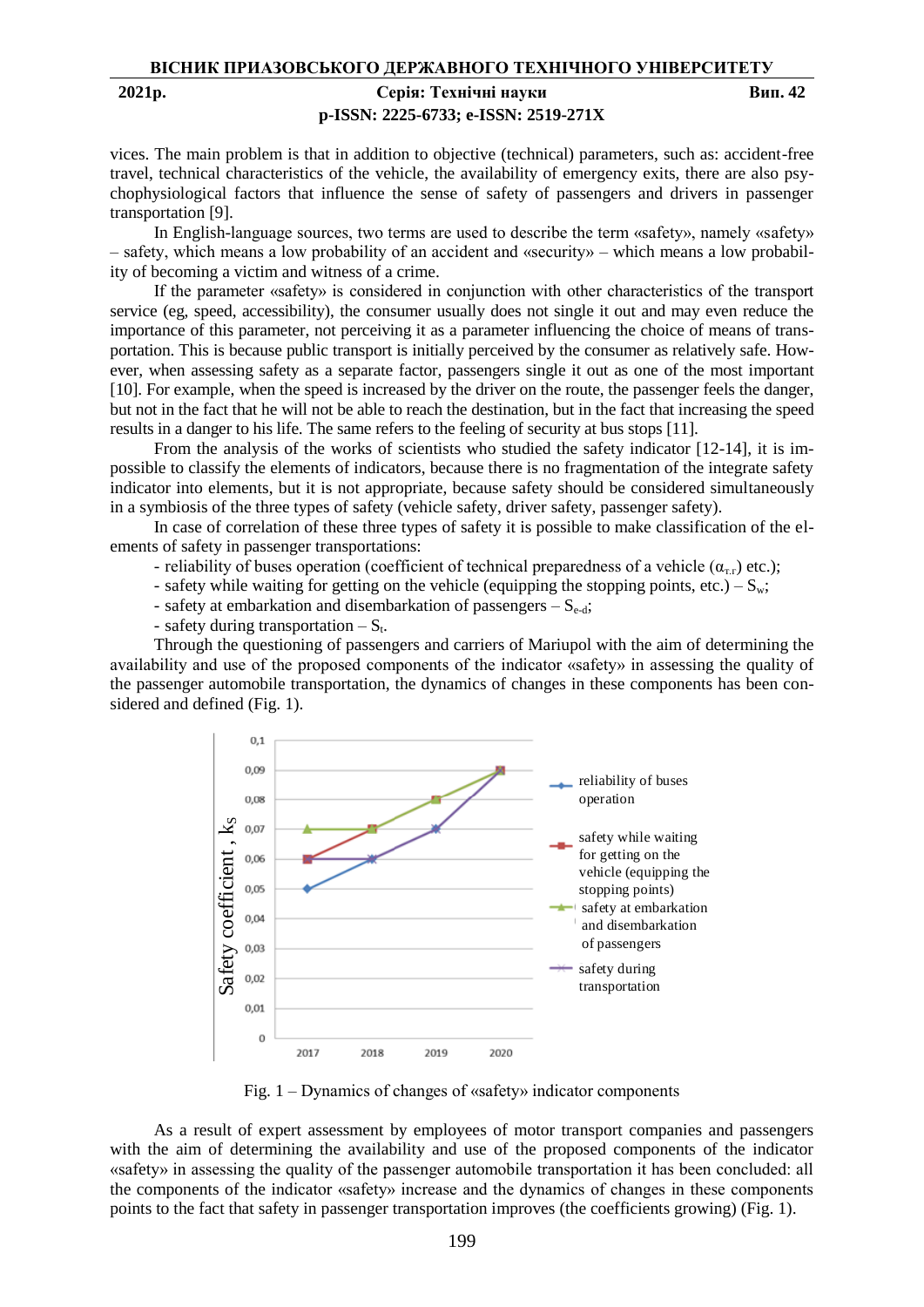## **2021р. Серія: Технічні науки Вип. 42 p-ISSN: 2225-6733; e-ISSN: 2519-271X**

The authors [12] have identified the first component of this indicator as the reliability of buses, and consider it to be the coefficient of technical readiness of the bus  $(\alpha_{\rm tr})$ . But this component is identical to the component of the probability of trouble-free transport operation. The author [13] relates this indicator to the created complex indicator of the level of passenger service in terms of the indicator that characterize the importance of the corresponding indicator of the service level; it may refer to the indicator «reliability» in the system of assessing the quality of passenger automobile transportation.

It should be noted that the criterion of readiness of the vehicle to perform that very particular transportation, which is considered in the given work [12], namely: staffing with skilled workers, availability of rescue equipment, first aid equipment, equipment and inventory, normative documents, route maps, etc., can be related to the first component of the indicator «safety».

n the work [8] the author defines the fourth component of the safety indicator, as safety while waiting for getting into the vehicle (embarkation) (equipping of stopping points), as the appropriate phase of passengers stay time in the transportation system, that creates safe conditions while waiting for the vehicle.

The following fifth and sixth criteria of the indicator «safety» are assessed in the same way, namely: safety at embarkation and disembarkation of passengers and safety during transportation, as the appropriate phase of passenger participation in the transportation process, which creates safe conditions for passengers.

When assessing safety related to road accidents, such indicators as the number of accidents per 1000 km, the number of accidents per 1 million of the transported passengers are often used. For example, the professionalism of the driver is assessed based on the confirmed number of accidents during the past year, the result being compared to the average factor over the route over the last three years. Other researchers, for example, Nathanail E., professor at the University of Thessaloniki [14], use a comparative scale for the average number of fatal accidents over the past five years.

For example, 0 points are assigned to the carrier that more than doubled the average number of accidents, while 10 points are assigned to the carrier if the number of accidents is below average. Intermediate points are distributed proportionally. Similar assessment methods are used in the calculation of security indicators related to crimes. In particular, the value of the indicator can be assigned based on the calculation of the number of registered crimes for a certain period of time. In addition, not only cases involving law enforcement are taken into account, but just complaints from passengers as to dangerous situations, anti-social behavior of individuals, etc.as well. Survey methods can also serve as a basis for the formation of an indicator of passenger satisfaction with the safety of public transport services. As a comparative base, it is necessary to use statistical data, for example, data from satisfaction surveys or transport crime statistics over the past few years and to make comparisons with the current indicators.

Based on the general scientific system «Driver–Car–Road–Environment» (DCRE) [15], applying it to the passenger transportation the work proposes to introduce the component P (passenger) into the DCRE and consider it in terms of human safety (Fig. 2).



Fig. 2 – Scheme of the proposed DCREP system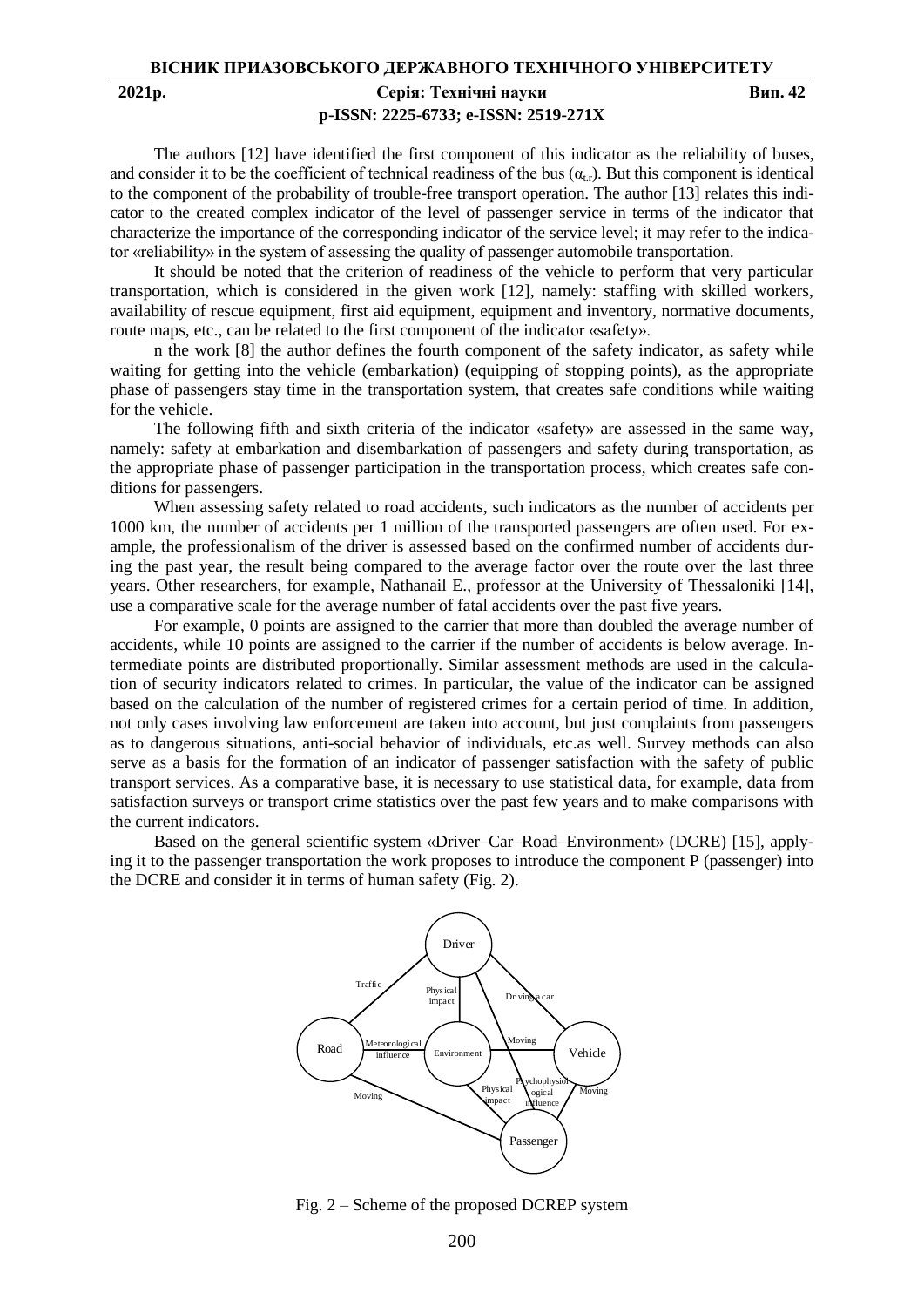# **ВІСНИК ПРИАЗОВСЬКОГО ДЕРЖАВНОГО ТЕХНІЧНОГО УНІВЕРСИТЕТУ 2021р. Серія: Технічні науки Вип. 42 p-ISSN: 2225-6733; e-ISSN: 2519-271X**

Professionalism of the driver, which can be assessed based on the confirmed number of accidents over the past year, may serve as an example of one of the elements of the component P (passenger); and it can be defined as the criterion «professional suitability»  $(P_s)$  of transport service providers. The elements of the component P are considered in table.

Components of the proposed system DCREP

Table

| Driver           | Car               | Components of the proposed system DCKER<br>Road | Environment       | Passenger      |
|------------------|-------------------|-------------------------------------------------|-------------------|----------------|
| 1. Experience    | 1. Technical con- | 1. Coating                                      | 1. External envi- | 1. Timeliness  |
| 2. Preparation   | dition            | 2. Road condi-                                  | ronment (climatic | 2. Comfort     |
| 3. Abilities     | 2. Passive safety | tions (signs,                                   | conditions)       | 3. Security    |
| 4. Psychophysio- | 3. Active safety  | markings, etc.)                                 | 2. Internal envi- | 4. Fatigue     |
| logical state    | 4. Post-accident  | 3. Traffic intensi-                             | ronment (exhaust, | 5. Reliability |
| 5. Age           | safety            | ty                                              | dust, vibration,  |                |
| 6. Traffic Rules |                   |                                                 | etc.)             |                |

The identified additional component P (passenger) for the DCRE system in passenger transportation urges researchers to reconsider this system when studying it in terms of passenger transportation safety. Thus, consideration of the components of the DCREP system makes it possible to compile a more detailed dynamics of changes in the availability and application of the components of the indicator "safety" in the system of assessing the quality of passenger transportation.

Thus, the indicator «safety» develops a composition of its main components and thus the indicator becomes more significant than the other indicators in the system of assessing the quality of passenger automobile transportation.

#### **Conclusions**

The analysis of the considered components of the indicator «safety» in the system of assessment of quality of transport service of passengers makes it possible to draw the following conclusions:

1. Specialists in assessing the quality of urban passenger transport services (UPT) differently represent the importance of the indicator «safety» and the indicator itself is not divided into separate components.

2. The indicator «security» analyzed by the authors is basically different in its substantive essence.

3. The indicator «safety» in passenger traffic should be considered in different ways for a balanced assessment of the safety of all components in the quality assessment system of passenger transportation.

#### **References:**

- 1. Burlakova G.Y., Bukina M.D. Sistematizatsíya otsínki yakostí perevíznogo protsesu pri pasazhirs'kikh perevezennyakh [Systematization of the quality assessment of the transportation process during passenger transportation]. *Vіsnik Priazovs'kogo Derzhavnogo Tekhnіchnogo Unіversitetu. Serіia: Tekhnіchnі nauki – Reporter of the Priazovskyi State Technical University. Section: Technical sciences*, 2019, no. 39, pp. 166-174. **doi: 10.31498/2225-6733.39.2019.201071**. (Ukr.)
- 2. Johansen, Larsen O.I., Norheim B. Towards achievement of both allocative efficiency & X-efficiency in public transport. *Journal of Transport Economics and Policy*, 2001, vol. 35, no. 3, pp. 491-511.
- 3. Hensher D., Stopher P., Bullock P. Service quality developing a service quality index in the provision of commercial bus contracts. *Transportation Research*, 2003, vol. 37, no. 6, pp. 499-517. **doi: 10.1016/S0965-8564(02)00075-7**.
- 4. Hensher D., Stanley J. (2003). Performance-based quality contracts in bus service provision. *Transportation Research*, 2003, vol. 37, no. 637, pp. 519-530. **doi: 10.1016/S0965- 8564(03)00006-5**.
- 5. Friman M. Implementing quality improvements in public transport. *Journal of Public Transportation*, 2004, vol. 7, no. 4, pp. 49-65. **doi: 10.5038/2375-0901.7.4.3**.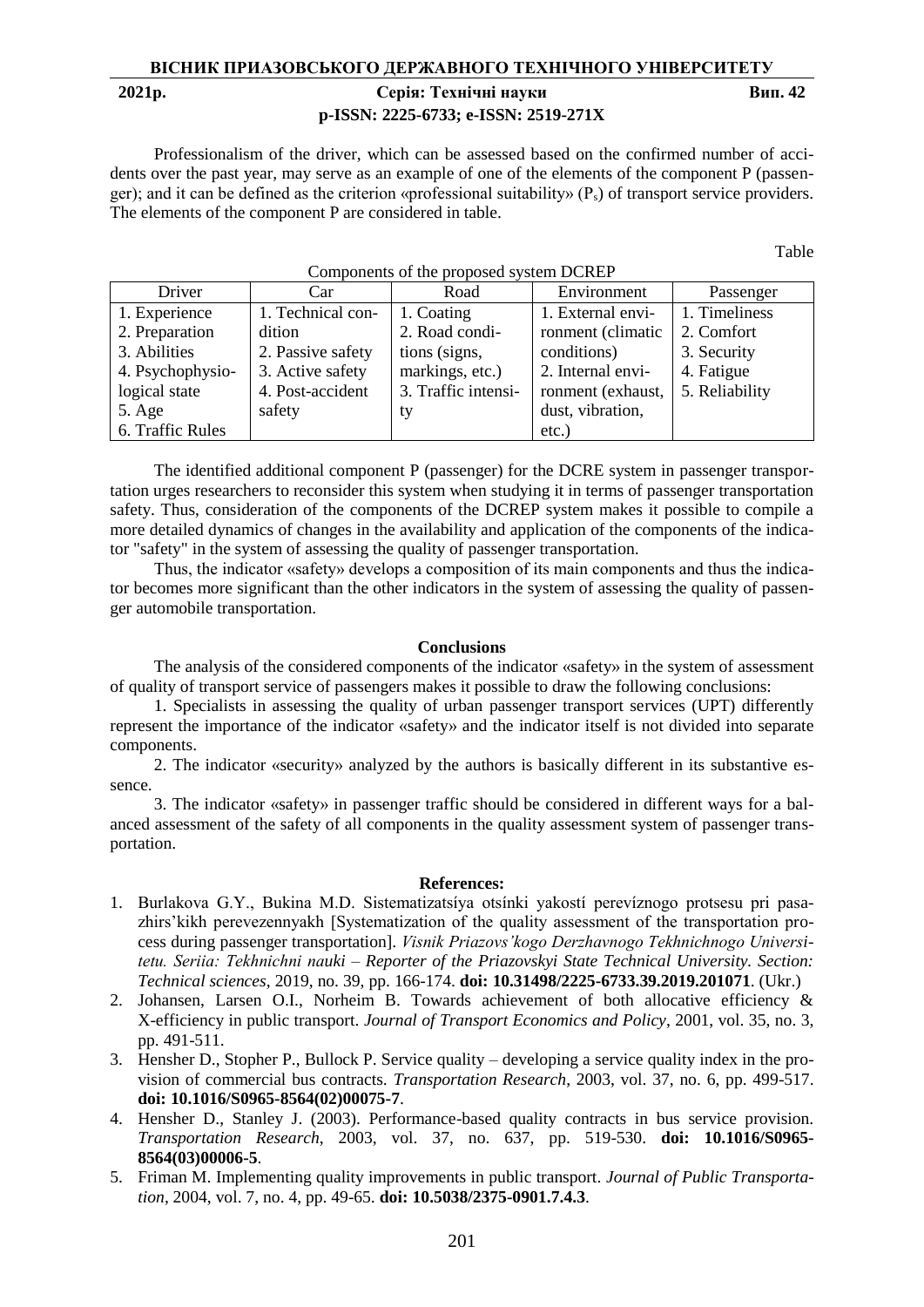# **p-ISSN: 2225-6733; e-ISSN: 2519-271X**

**2021р. Серія: Технічні науки Вип. 42**

- 6. Bates J., Polak J., Jones P., Cook A. The valuation of reliability for personal travel. *Transportation Research Part E: Logistics and Transportation Review*, 2001, vol. 37, no. 2/3, pp. 191-229. **doi: 10.1016/S1366-5545(00)00011-9**.
- 7. Swanson J., Ampt L., Jones P. Measuring bus passenger preferences. *Traffic Engineering and Control*, 1997, vol. 38, no. 6, pp. 330-336.
- 8. Maximkin V.N., Spirin I.V. Upravlenie kachestvom perevozok passazhirov gorodskimi avtobusami [Quality management of passenger transportation by city buses]. Moscow, ACETS Publ., 1998. 38 p. (Rus.)
- 9. Burlakova G.Y., Bukina M.D. Obgruntuvannya stupenya neobkhídností pokaznikív yakostí v sistemí otsínyuvannya pasazhirs'kikh perevezen' [Justification of the degree of necessity of quality indicators in the passenger transportation evaluation system]. *Komunal'ne gospodarstvo mіst. Serіia: Tekhnіchnі nauki ta arkhіtektura – Municipal economy of cities. Series: Engineering science and architecture*, 2020, vol. 4 no. 157, pp. 152-157. **doi: 10.33042/2522-1809-2020-4-157- 152-157**. (Ukr.)
- 10. Solomon K.M., Solomon R.J., Sillien J.S. Passenger psychological dynamics: sources of information on urban transportation. New York, 1968. 181 p.
- 11. Eboli L., Mazzulla G. Performance indicators for an objective measure of public transport service quality. *European Transport*, 2012, iss. 51, pp. 1-4.
- 12. *DSTU ISO 9000-2001. Sistemi upravlіnnya yakіstyu. Osnovnі polozhennya ta slovnik* [State Standard ISO 9000-2001. Management systems. Basic position and vocabulary]. Kiev, Derzhstandart Ukrainy Publ., 2001. 33 p. (Ukr.)
- 13. Shabanov A.V. *Regional'nye logisticheskie sistemy obshchestvennogo transporta: metodologiya formirovaniya i mekhanizm upravleniya* [Regional logistic systems of public transport: formation methodology and management mechanism]. Rostov-na-Donu, SKNC VSHCH Publ., 2001. 205 p. (Rus.)
- 14. Nathanail E. Measuring the quality of service for passengers on the hellenic railways. *Transportation Research Part A: Policy and Practice*, 2008, vol. 42, iss. 1, pр. 48-66. **doi: 10.1016/j.tra.2007.06.006**.
- 15. Stepanov I.S., Pokrovsky Yu.Yu., Lomakin V.V., Moskaleva Yu.G. *Vliyaniye elementov sistemy voditel'-avtomobil'-doroga-sreda na bezopasnost' dorozhnogo dvizheniya* [Influence of elements of the system driver-car-road-environment on road safety]. Moscow, MSTU «MAMI» Publ., 2011. 171 p. (Rus.)

#### **Перелік використаних джерел:**

- 1. Бурлакова Г.Ю. Систематизація оцінки якості перевізного процесу при пасажирських перевезеннях / Г.Ю. Бурлакова, М.Д. Букіна // Вісник Приазовського державного технічного університету. – Маріуполь , 2019. – № 39. – С. 166-174. – (Серія: Технічні науки). – Режим доступу: https://doi.org/10.31498/2225-6733.39.2019.201071.
- 2. Johansen K.W. Towards achievement of both allocative efficiency and X-efficiency in public transport / K.W. Johansen, O.I. Larsen, B. Norheim // Journal of Transport Economics and Policy. – 2001. – Vol. 35, № 3. – Pp. 491-511.
- 3. Hensher D. Service quality developing a service quality index in the provision of commercial bus contracts / D.A. Hensher, P. Stopher, P. Bullock // Transportation Research Part A: Policy and Practice. – 2003. – Vol. 37, № 6. – Pp. 499-517. – Mode of access: https://doi.org/10.1016/S0965- 8564(02)00075-7.
- 4. Hensher D. Performance-based quality contracts in bus service provision / D.A. Hensher, J. Stanley // Transportation Research Part A: Policy and Practice. – 2003. – Vol. 37, № 6. – Pp. 519-530. – Mode of access: https://doi.org/10.1016/S0965-8564(03)00006-5.
- 5. Friman M. Implementing quality improvements in public transport / M. Friman // Journal of Public Transportation. – 2004. – Vol. 7, № 4. – Pp. 49-65. – Mode of access: https://doi.org/10.5038/ 2375-0901.7.4.3.
- 6. The valuation of reliability for personal travel / J. Bates, J. Polak, P. Jones, A. Cook // Transportation Research Part E: Logistics and Transportation Review. – 2001. – Vol. 37, № 2/3. – Pp. 191-229. – Mode of access: https://doi.org/10.1016/S1366-5545(00)00011-9.